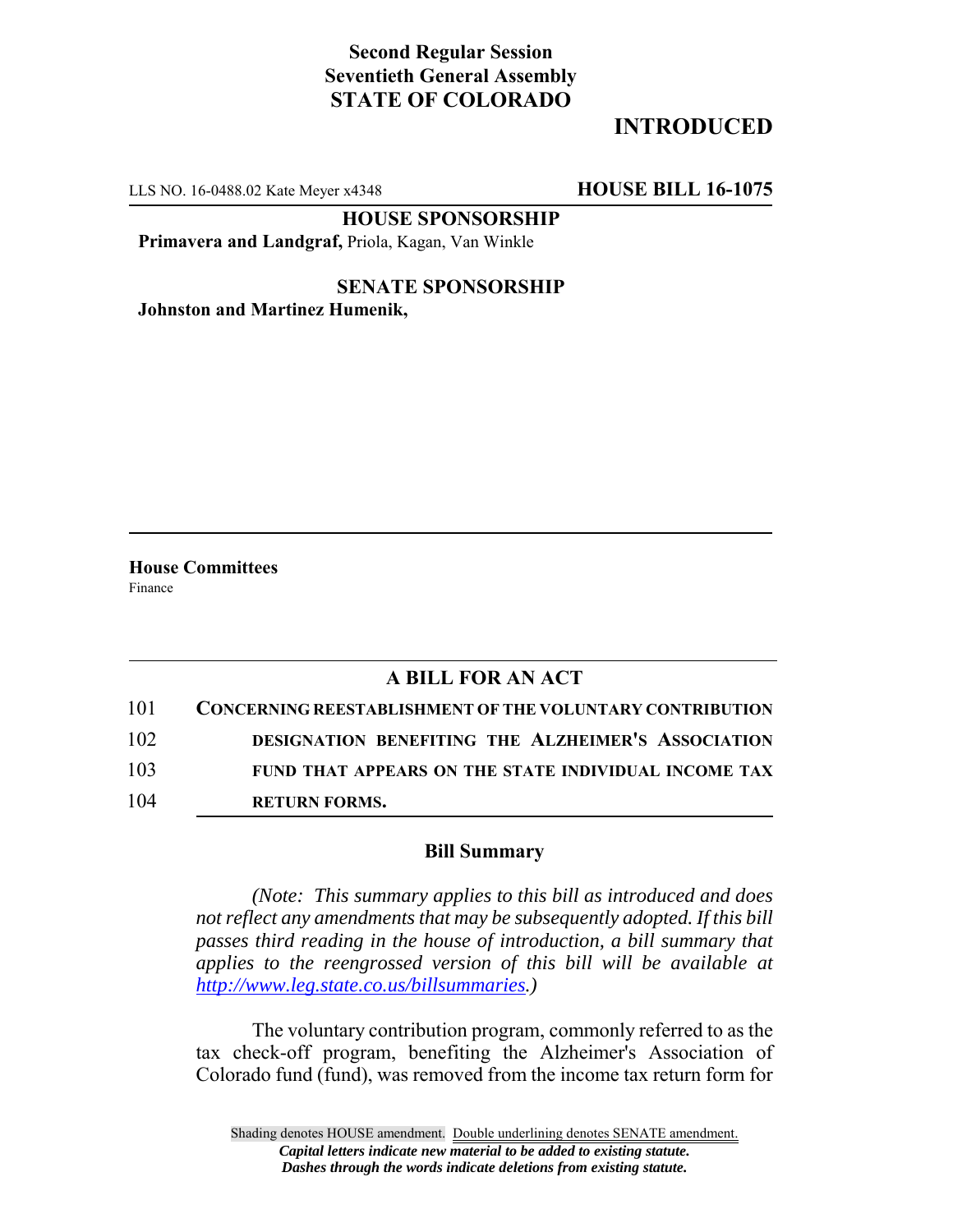failing to receive the requisite minimum contribution amount within the statutorily designated time period. The bill reestablishes the fund and provides that the fund must be placed in the tax check-off queue if necessary due to the number of funds appearing on the form at the time of reestablishment.

 *Be it enacted by the General Assembly of the State of Colorado:* **SECTION 1. Legislative declaration - intent.** (1) The general assembly hereby finds, determines, and declares that: (a) There are currently more than sixty-five thousand persons in Colorado with Alzheimer's disease, and the number of cases in Colorado is expected to grow to ninety-two thousand cases by the year 2025; (b) In order to provide compassionate quality care for persons with Alzheimer's disease, individuals and families may require critical resources and assistance available through the Alzheimer's Association of Colorado; (c) Alzheimer's disease, otherwise known as "the long goodbye", creates a tremendous emotional and financial burden on the family and friends of those with the disease; (d) Approximately seventy percent of persons with Alzheimer's disease live at home and approximately forty percent of caregivers report high levels of emotional and financial stress, which can have a negative impact on the caregiver's performance at work and in other areas of life; (e) Approximately two hundred sixty-six thousand unpaid caregivers provide care worth over three million dollars; (f) The Alzheimer's Association provides vital support for individuals and families in caring for persons with the disease by making available a twenty-four hour help line, educational classes, support groups, caregiver respite, resources, and family counseling services in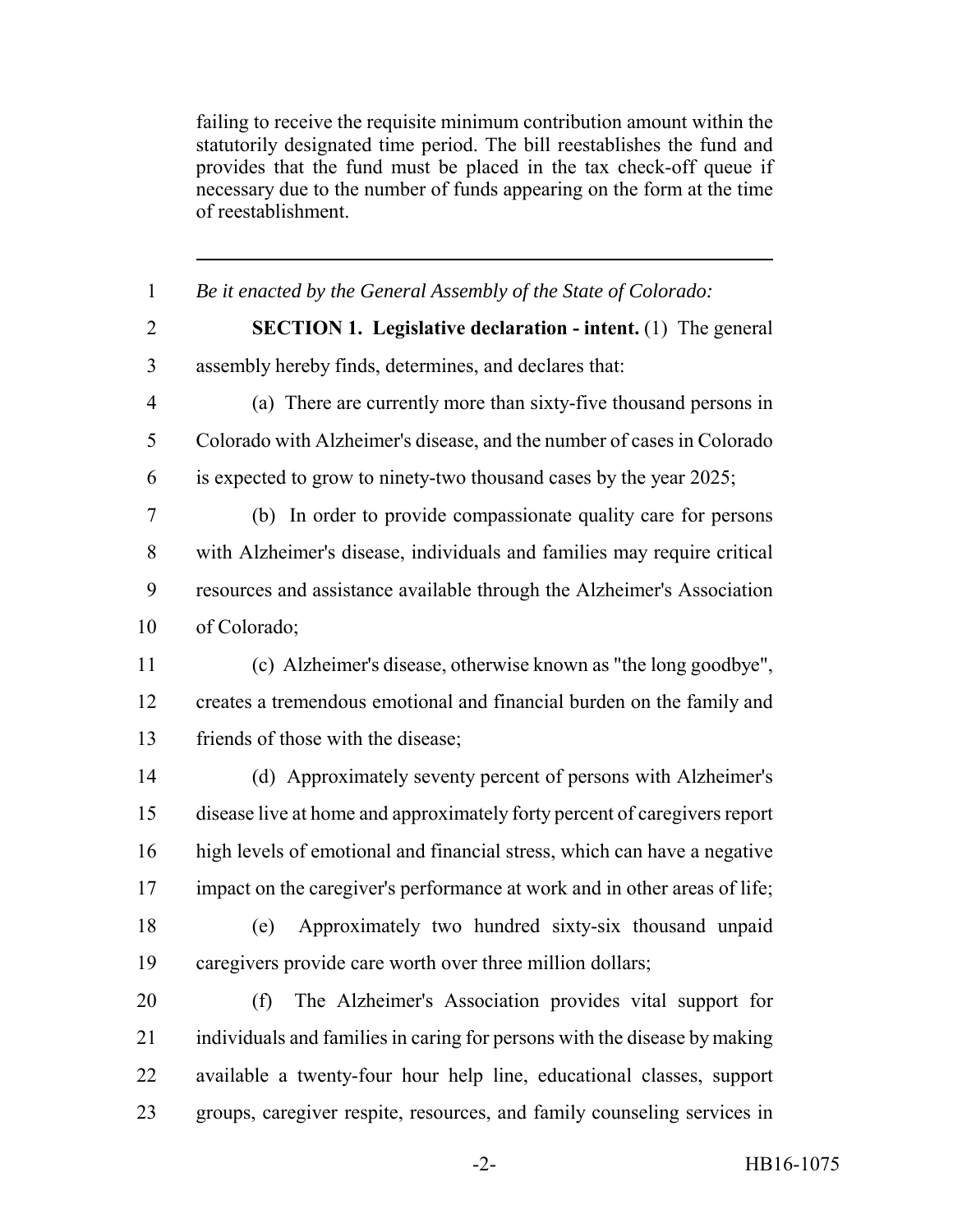urban and rural communities throughout Colorado;

 (g) The Alzheimer's Association may not have sufficient resources to cope with the growing demand for services that individuals and families need; and

 (h) Many Colorado citizens choose to contribute funds to the Alzheimer's Association to allay the devastation of the disease and ease the burden of care on Colorado families, communities, and businesses.

 (2) Therefore, it is the intent of the general assembly to continue to provide Colorado citizens the opportunity to financially support the statewide programs of the Alzheimer's Association by allowing citizens to make voluntary contributions on their state income tax return forms for that purpose.

 **SECTION 2.** In Colorado Revised Statutes, **amend** 39-22-2901 as follows:

 **39-22-2901. Voluntary contribution designation - procedure.** 16 (1) For THE FIVE income tax years that commence on or after January 1, 17 2011, but before January 1, 2016 IMMEDIATELY FOLLOWING THE YEAR IN WHICH THE EXECUTIVE DIRECTOR FILES WRITTEN CERTIFICATION WITH THE REVISOR OF STATUTES AS SPECIFIED IN SECTION 39-22-1001 (8) THAT A LINE ON THE INCOME TAX RETURN FORM IS AVAILABLE AND THE ALZHEIMER'S ASSOCIATION FUND VOLUNTARY CONTRIBUTION IS ENTITLED TO THAT LINE, EITHER BECAUSE THE BILL REESTABLISHING THE ALZHEIMER'S ASSOCIATION FUND VOLUNTARY CONTRIBUTION WAS SIGNED BY THE GOVERNOR OR BECAME LAW WITHOUT THE GOVERNOR'S SIGNATURE PRIOR TO ANY OTHER BILL CREATING OR REESTABLISHING ANY 26 OTHER VOLUNTARY CONTRIBUTION OR BECAUSE IT IS NEXT IN THE QUEUE 27 ESTABLISHED PURSUANT TO SAID SECTION 39-22-1001 (8), THE EXECUTIVE